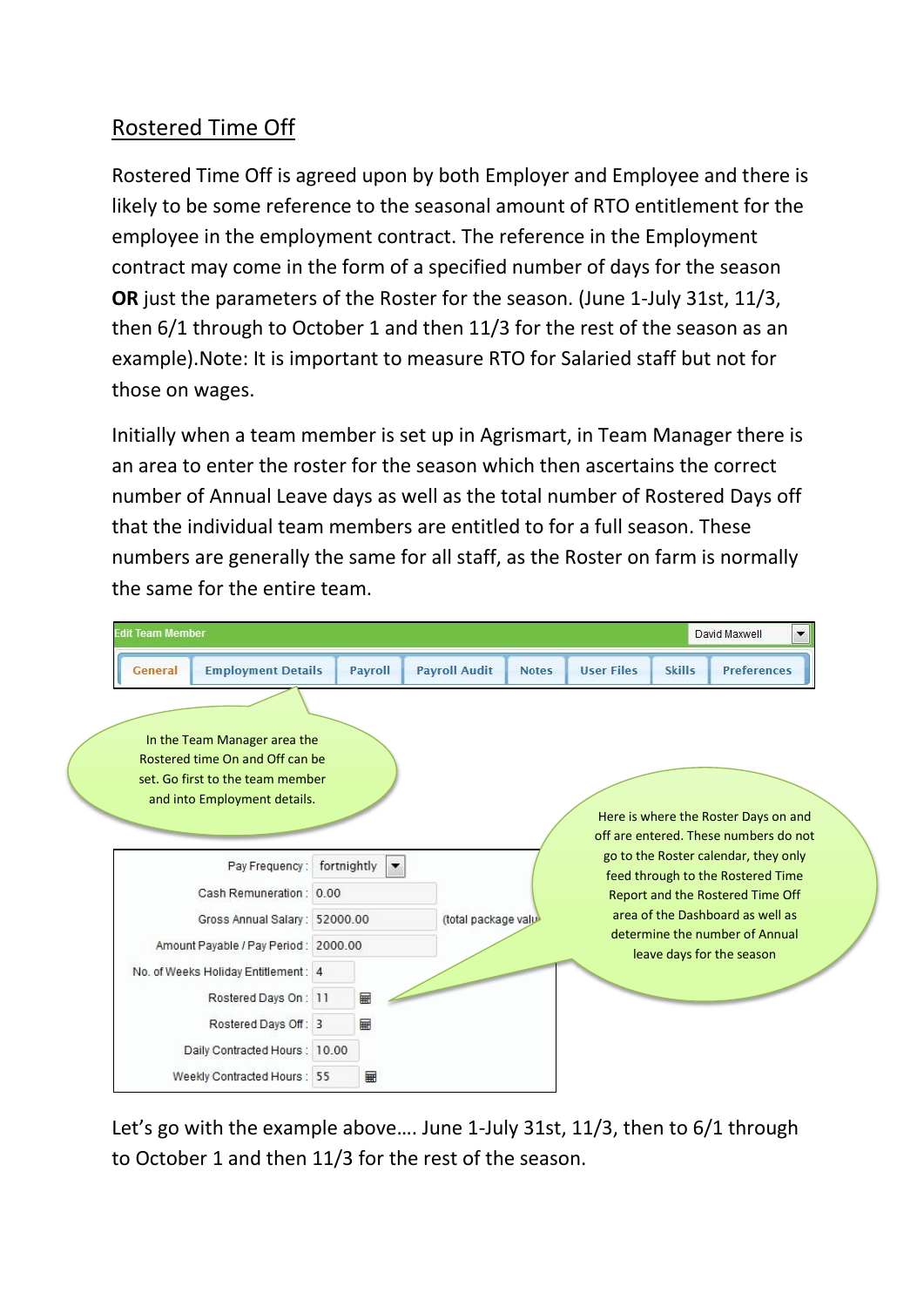| Pay Frequency:                        | fortnightly | $\overline{\phantom{a}}$   |       |                                                             |
|---------------------------------------|-------------|----------------------------|-------|-------------------------------------------------------------|
| Cash Remuneration: 0.00               |             |                            |       |                                                             |
| Gross Annual Salary: 52000.00         |             |                            |       | (total package value)                                       |
| Amount Payable / Pay Period : 2000.00 |             |                            |       |                                                             |
| No. of Weeks Holiday Entitlement: 4   |             |                            |       |                                                             |
| Rostered Days On: 11                  |             | 翩                          |       | 1/Click on the                                              |
| Rostered Days Off: 3                  |             | 畺                          |       | calendar icon                                               |
| Daily Contracted Hours : 10.00        |             |                            |       |                                                             |
| Weekly Contracted Hours: 55           |             | ⊞                          |       |                                                             |
| Year:                                 |             | Jun 01 2016 to May 31 2017 |       | 2/Enter the first part                                      |
| Different Start Date:                 |             |                            | 雦     | ×<br>of the roster which in<br>this case is 11/3            |
|                                       |             | Average                    | Total | ٠<br>Period 1                                               |
| Start date                            |             |                            |       | Jun 01 2016                                                 |
| End date                              |             |                            |       | 3/ Next tick the box (If<br>Jun 14 2016                     |
| Total number of days                  |             |                            | 14    | you hover on the box the<br>words "Repeat Roster"<br>14     |
| Cumulative days                       |             |                            |       | will show.) We want to<br>14                                |
| Roster day on                         |             | 11.00                      | 11    | repeat the roster<br>$\blacktriangledown$<br>11             |
|                                       |             |                            |       |                                                             |
| Roster day off                        |             | 3.00                       | 3     | 3                                                           |
| No. of days in roster period          |             | 14.00                      | 14    | 14                                                          |
| No. of roster weeks in the period     |             |                            | 1.00  | 4/To display and continue<br>1<br>with the building of your |
|                                       |             |                            | 3.00  | 3<br>Roster-Click the arrow                                 |
| No. of RTO during the period          |             |                            |       |                                                             |
|                                       |             |                            |       | ×                                                           |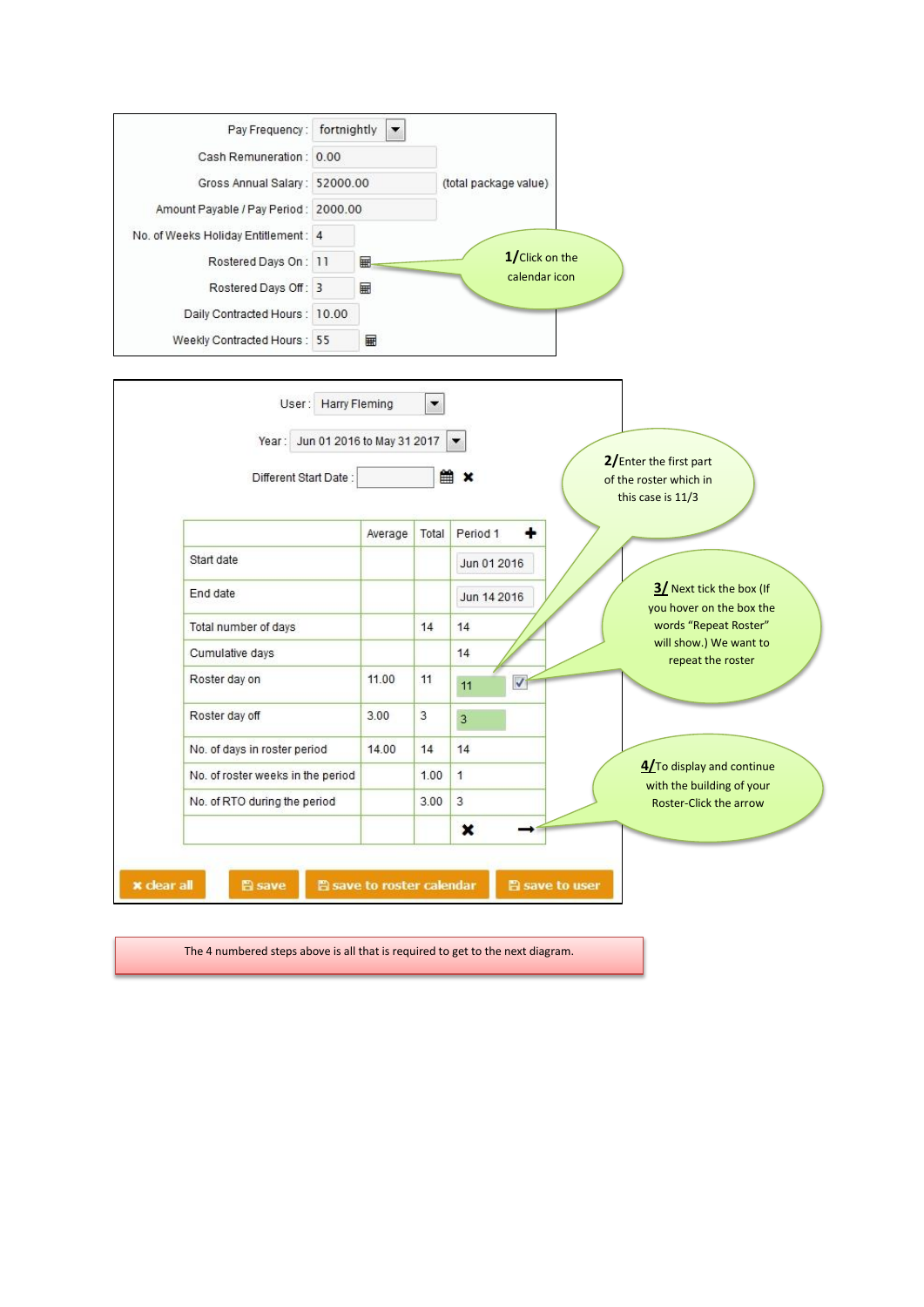| 5/Untick this box                 |         |            |                | 6/Put in 6/1, the calving<br>roster in the most<br>appropriate box that<br>represents the start of<br>calving |                |                        | 7/Tick the little<br>box     |                  |                     |
|-----------------------------------|---------|------------|----------------|---------------------------------------------------------------------------------------------------------------|----------------|------------------------|------------------------------|------------------|---------------------|
|                                   | Average | <b>tal</b> | Period 1       | Period 2                                                                                                      | Period 3       | eriod 4                | Period 5                     | Period 6         | Period 7            |
| Start date                        |         |            | Jun 01 2016    | Jun 15 2016                                                                                                   | Jun 29 2016    | 3 2016                 | Jul 27 201                   | Aug 03 2016      | Aug 10 2016         |
| End date                          |         |            | Vn 14 2016     | Jun 28 2016                                                                                                   | Jul 12 2016    | Jul <sup>2</sup><br>16 | Aug 02 20                    | Aug 09 2016      | Aug 16 2016         |
| Total number of days              |         | 365        | 14             | 14                                                                                                            | 14             | 14                     | $\overline{7}$               | $\overline{7}$   | $\overline{7}$      |
| Cumulative days                   |         |            | 14             | 28                                                                                                            | 42             | 56                     | 63                           | 70               | 77                  |
| Roster day on                     | 6.31    | 309        | F<br>11        | $\Box$<br>11                                                                                                  | F<br>11        | O<br>11                | $\overline{\mathsf{v}}$<br>6 | $\boldsymbol{6}$ | E<br>$6\phantom{1}$ |
| Roster day off                    | 1.14    | 56         | $\overline{3}$ | $\overline{3}$                                                                                                | $\overline{3}$ | $\overline{3}$         | $\overline{1}$               | 1                | $\mathbf{1}$        |
| No. of days in roster period      | 7.45    | 365        | 14             | 14                                                                                                            | 14             | 14                     | $\overline{7}$               |                  | $\overline{7}$      |
| No. of roster weeks in the period |         | 49.00      | $\vert$        | $\overline{1}$                                                                                                | $\mathbf{1}$   | $\mathbf{1}$           | $\overline{1}$               | $\left  \right $ | $\overline{1}$      |
| No. of RTO during the period      |         | $56.00$ 3  |                | 3                                                                                                             | 3              | 3                      | $\mathbf{1}$                 | $\mathbf{1}$     | 1                   |

**8/** Tick the arrow **9/** Untick the box

**after** clicking the arrow at the bottom.

| Period 14          | Period 15   | Period 16   | Period 17      | Period 18      | Period 19      |
|--------------------|-------------|-------------|----------------|----------------|----------------|
| Sep 28 2016        | Oct 12 2016 | Oct 26 2016 | Nov 09 2016    | Nov 23 2016    | Dec 07 2016    |
| Oct 11 2016        | Oct 25 2016 | Nov 08 2016 | Nov 22 2016    | Dec 06 2016    | Dec 20 2016    |
| 14                 | 14          | 14          | 14             | 14             | 14             |
| 133                | 147         | 161         | 175            | 189            | 203            |
| $\checkmark$<br>11 | 11<br>B     | 11<br>L     | E<br>11        | 11<br>E.       | 11<br>I.       |
| $\overline{3}$     | 3           | 3           | 3              | 3              | $\overline{3}$ |
| 14                 | 14          | 14          | 14             | 14             | 14             |
| $\mathbf{1}$       |             | 1           | $\overline{1}$ | $\overline{1}$ | $\mathbf{1}$   |
| 3                  | Ĵ           | 3           | 3              | 3              | 3              |
|                    |             |             |                |                |                |

**10/** Repeat the process again for the period from the end of calving to the end of the season to reflect the Roster scenario alluded to above.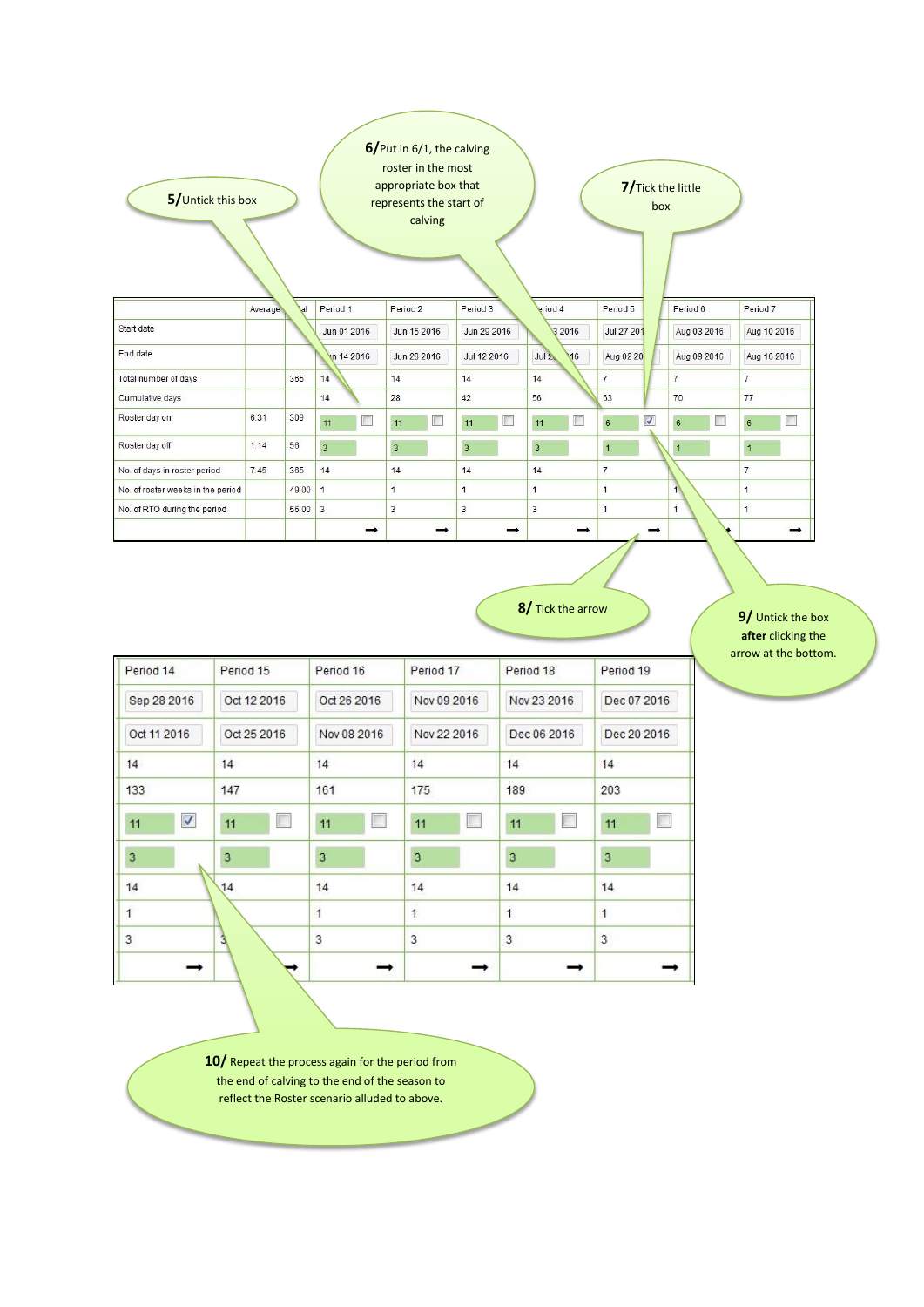|                                   | Average | Total | 11/The numbers have all been<br>worked out and are found at the     |
|-----------------------------------|---------|-------|---------------------------------------------------------------------|
| Start date                        |         |       | front of the table we have just<br>worked on. These are the average |
| End date                          |         |       | for the season.                                                     |
| Total number of days              |         | 365   |                                                                     |
| Cumulative days                   |         |       |                                                                     |
| Roster day on                     | 9.45    | 293   |                                                                     |
| Roster day off                    | 2.32    | 72    |                                                                     |
| No. of days in roster period      | 11.77   | 365   |                                                                     |
| No. of roster weeks in the period |         | 31.00 |                                                                     |
| No. of RTO during the period      |         | 72.00 |                                                                     |
|                                   |         |       |                                                                     |
| <b>A</b> save to user             |         |       | 12/Click Save to User<br>13/In the user manager area the            |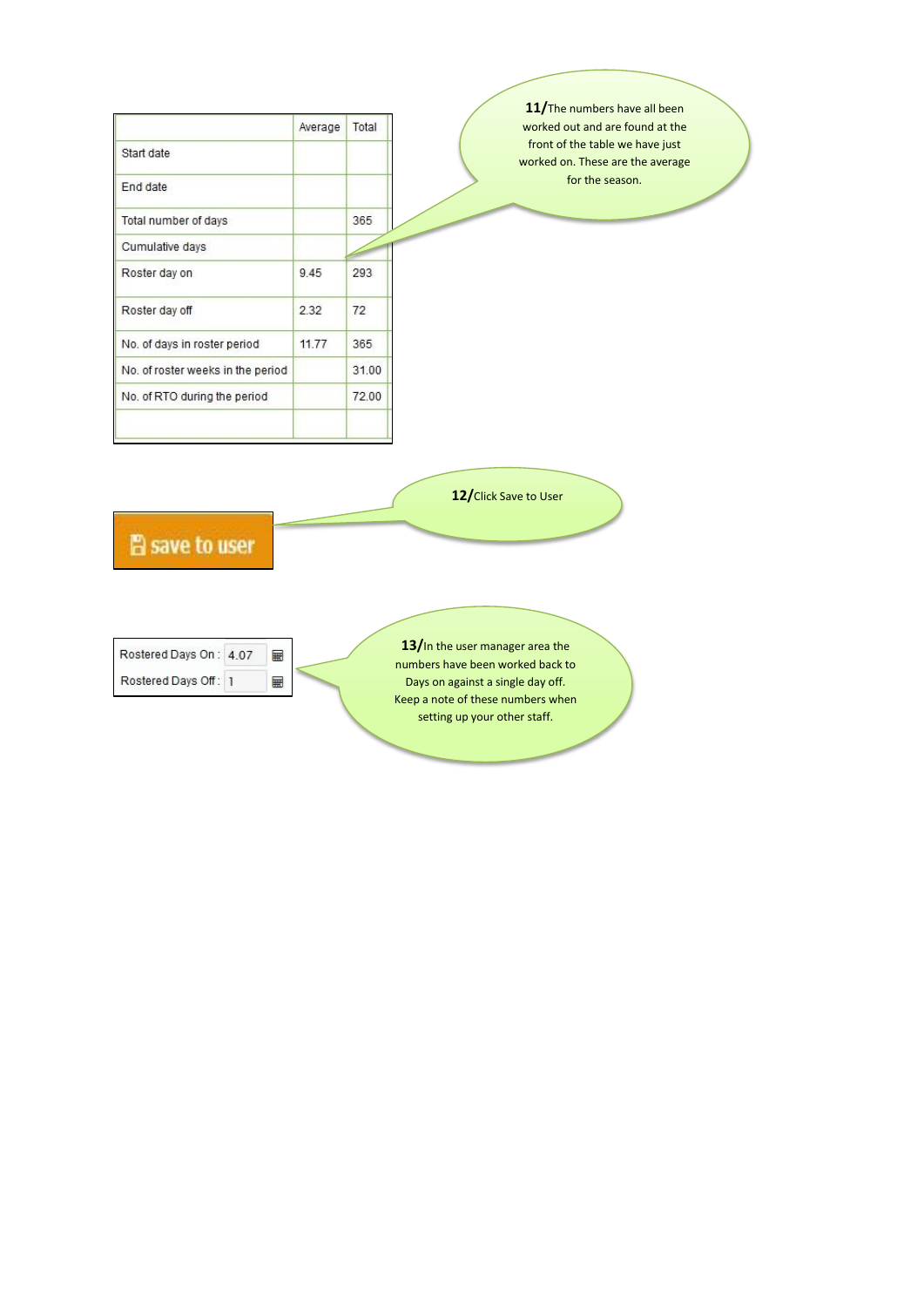## **To set RTO balance at the start of staff employment:**